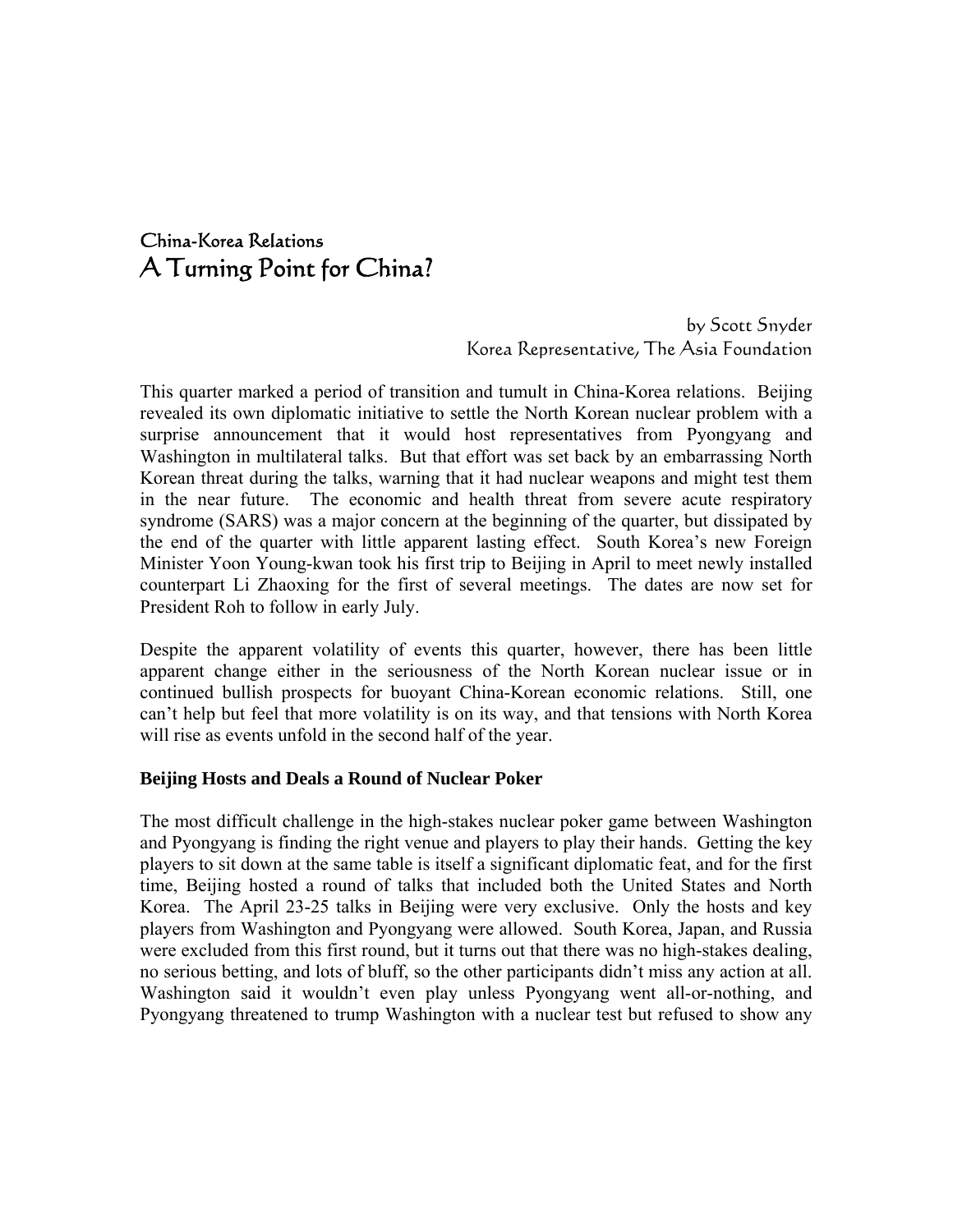of its cards – if indeed Pyongyang even had cards to play. In the end, with neither side willing to reveal its hand, the game was suspended for another day.

Going into the talks in Beijing, there were questions whether Beijing would simply be a host for a thinly disguised bilateral dialogue between representatives from Pyongyang and Washington or whether it would take an active role as a full participant in the dialogue. U.S. officials viewed Beijing as both active and constructive in its efforts to bring North Korea to the table and to reinforce to Pyongyang the dangers of pursuing a nuclear weapons program. However, North Korean delegation head Ri Gun delivered a clear message to Assistant Secretary of State James Kelly during a coffee break on the side of the meeting. Ri asserted that North Korea possessed nuclear weapons and might test or export them, while also offering further negotiations on the future of North Korea's nuclear program.

Ri's revelation was a shock to the United States and stung the Chinese precisely because President Hu Jintao only days earlier had tried to convince North Korean Gen. Cho Myung-rok, number two in the North Korean hierarchy, to end North Korea's pursuit of nuclear weapons. Cho was reportedly seeking assurances of China's assistance in the event of military hostilities, but to no avail. Ri's statement, coming after Hu's meeting with Cho, was interpreted as an embarrassing North Korean affront to China.

However, the fact that Beijing had taken steps to bring Washington and Pyongyang to the dialogue table was in and of itself a precedent-setting initiative. It showed that Beijing's new government recognized that it could not simply hide behind the old rhetoric of noninterference and peaceful coexistence if it really wanted to maintain regional stability and avoid the spectre of another Iraq in its own backyard. The "demonstration effect" of failed diplomacy leading to the U.S. military conflict with Iraq was probably additional motivation for China to stage talks with Washington and Pyongyang to avoid the consequences of failed diplomacy with North Korea. Certainly, Beijing could ill-afford the regional consequences of North Korea's nuclear program, including a likely chain reaction in which Japan, South Korea, and Taiwan may all consider possession of nuclear weapons necessary for their self-defense. So, the stakes for China are high, and the decision to host the talks helps to cement China as an indispensable player in matters concerning the future of the Korean Peninsula.

President Bush's persistent telephone diplomacy with Beijing had raised North Korea as an issue of importance in the U.S.-PRC relationship, and the leadership in Beijing has clearly recognized that there are limits to the losses that Beijing is willing to accept as a result of its past association with North Korea. Once viewed as a "strategic asset" and buffer that protected China from external threats, Chinese analysts increasingly view North Korea's instability, aggressiveness, and unpredictability as a "strategic liability." North Korea's willingness to surprise its hosts with its rude admissions that it had nuclear weapons and may test those caught leaders in Beijing off guard and further distanced Pyongyang from Beijing.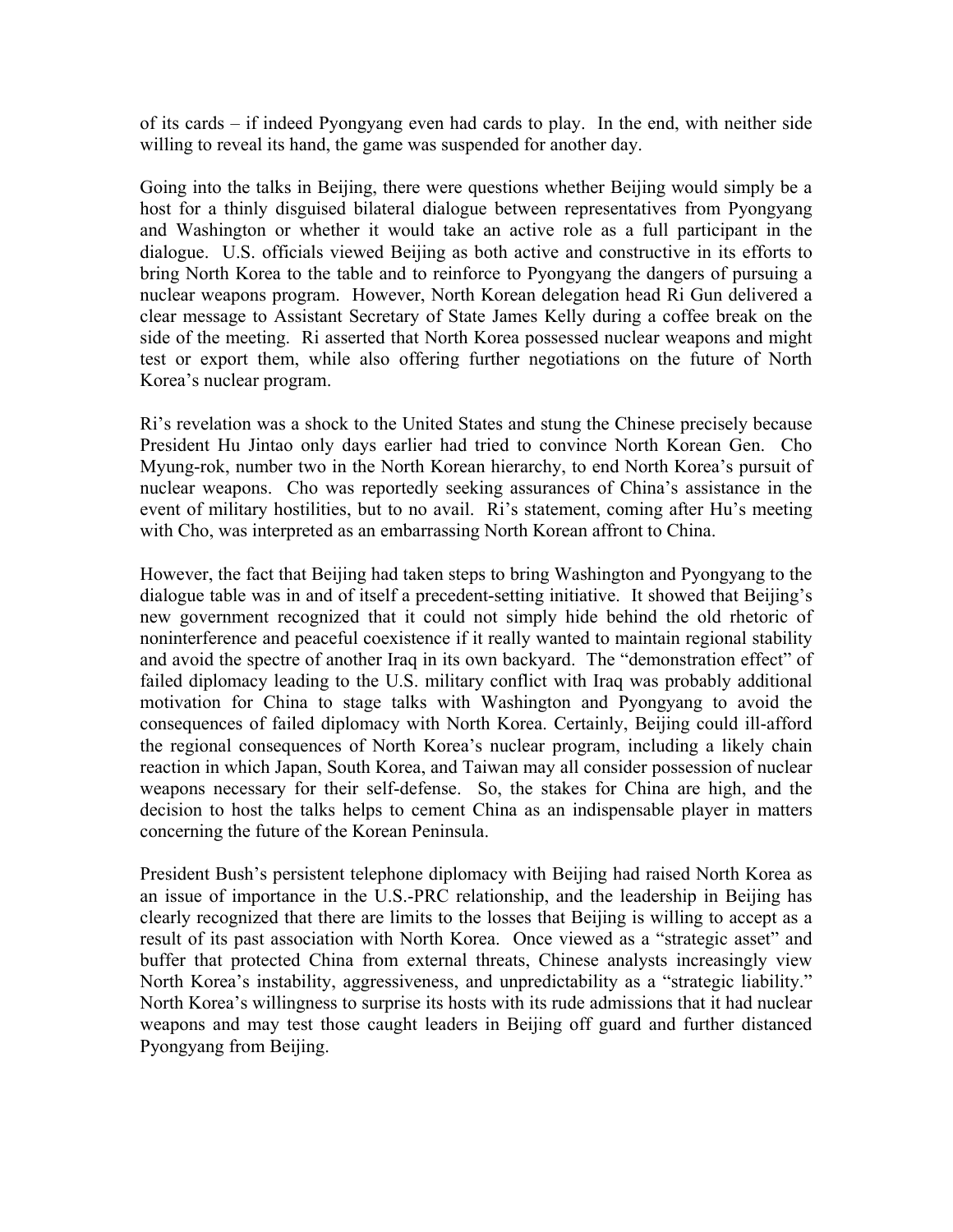The end of the Beijing talks marked a new phase in U.S. multilateral diplomacy regarding North Korea, although the dates for a new round of talks, this time likely to include South Korea and Japan, remain unclear. Instead of responding directly to a North Korean dialogue proposal widely regarded as a nonstarter, the Bush administration has mounted a drive for international solidarity against North Korean nuclear weapons, which has included summits with ROK President Roh Moo-hyun and Japanese Prime Minister Koizumi Junichiro, Russian President Vladimir Putin, and a follow-up meeting with PRC President Hu in St. Petersburg prior to the Evian G-8 summit. U.S. efforts to persuade North Korea to include South Korea and Japan in the next round of talks with Pyongyang have been handled in close diplomatic consultation with the PRC. However, Beijing appears likely to be less cooperative with the U.S. at this time on a United Nations Security Council resolution condemning North Korea's violations of its nuclear commitments under the Nuclear Non-Proliferation Treaty (NPT) and International Atomic Energy Agency (IAEA). The expectation is that North Korea will eventually come to an expanded round of multilateral dialogue, although the extent of Beijing's cooperation to ratchet up pressure on Pyongyang remains unclear. China is balancing the value of enhanced cooperation with Washington and the danger that such a path may carry a real cost to China in the form of regional instability that might result from the collapse of North Korea. Bush administration expectations for China may exceed the price that Beijing is willing to pay in prodding North Korea in potentially dangerous directions.

Likewise, there is no public evidence thus far that Beijing is showing cooperation with the Bush administration's Proliferation Security Initiative, a multinational effort designed to strengthen interdiction of shipments of illegal or dangerous cargo, including drugs, missiles, or nuclear components. For such an effort to be truly effective against North Korea, Beijing's cooperation is essential, particularly in light of reports in the *JoongAng Ilbo* that North Korea may have shipped missile components to Iran by air in April and May. North Korean overflight of China to countries such as Iran greatly reduces the risk of interdiction in international waters or airspace, rendering potential application of the Proliferation Security Initiative to North Korea's most sensitive and destabilizing exports all the more difficult to enforce.

#### **SARS: a Speedbump in Economic Relations**

For all of the media talk about SARS and its potential impact on China's external economic ties, one might easily think that China's manufacturing and export engine might sputter, with potentially serious implications for the China-Korea economic relationship. But in the end, SARS only briefly cut the pace of growth of the relationship to a little over 30 percent year-on-year, rather than the over 60 percent growth achieved in the first quarter of the year. Exports from South Korea to China reached \$12.4 billion in the first five months of the year on the strength of continued rapid growth in exports of semiconductors, mobile phones, and computers. But the growth in exports to China slowed to 37.8 percent in May from over 57 percent in April as a result of the impact of SARS and a truckers' strike in South Korea. In the end, SARS was a mere speed bump on the road to an even more robust China-Korea economic relationship, delaying for the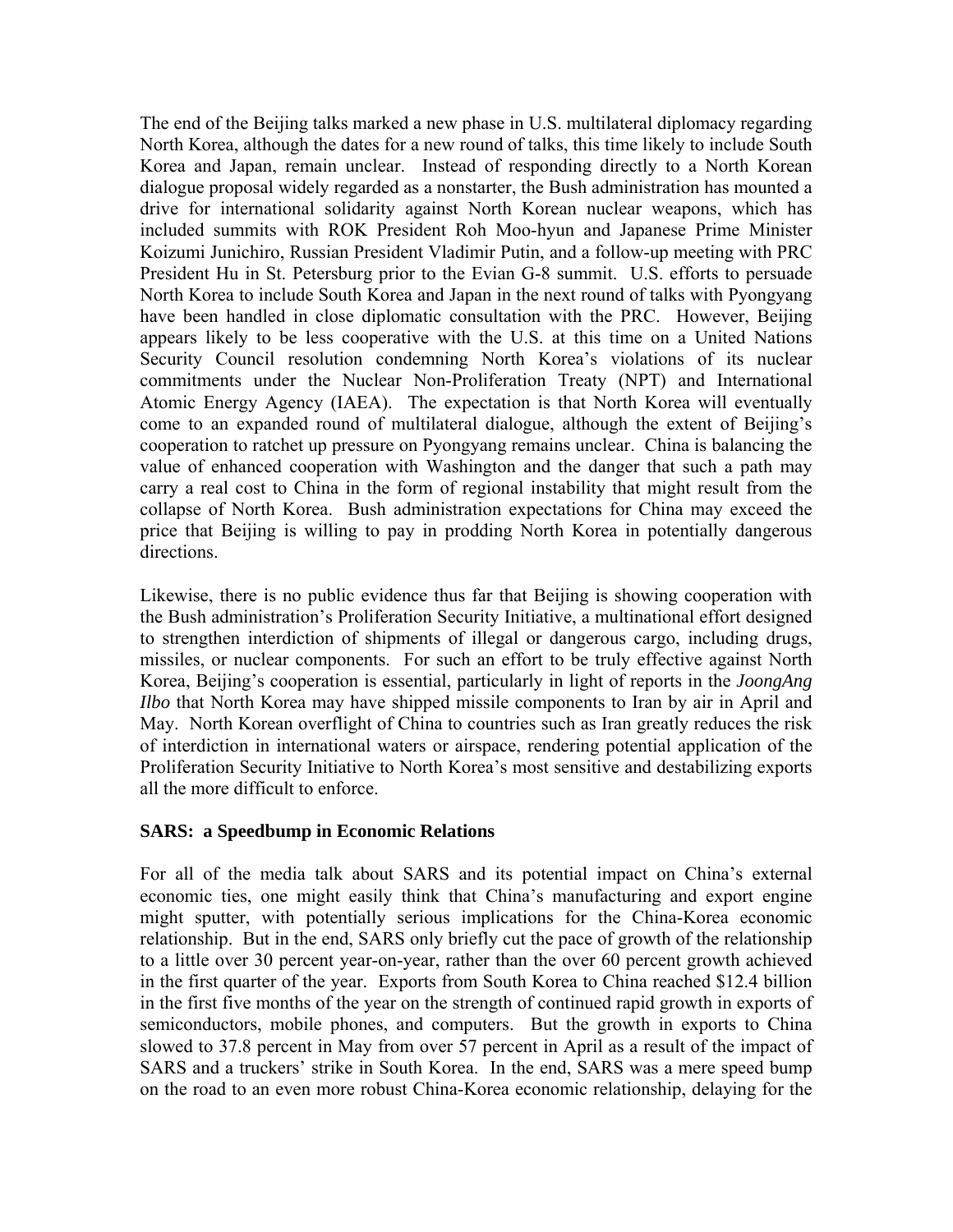time being China's rise in market share to surpass the United States as South Korea's number one export market. The United States was the destination for \$13.2 billion in exports during the five months of the year, a 0.7 percent increase from a year earlier.

The sector that took the biggest hit was the tourism and service industry, which suffered deep drops in passenger volume due to the SARS scare. Leisure travel to China dropped precipitously, replaced in part by the migration of Korean students who came back to Korea when schools were closed in early April in China due to SARS. Korea recorded its lowest monthly inbound tourist volume in seven years in May with only 265,204 visitors, a decline of 39.4 percent compared with the previous year. The number of Japanese and Chinese tourists to Korea was halved during this period. Likewise, the number of Korean outbound travelers dropped by 41 percent and 34.4 percent in April and May, respectively, with year-on-year declines for travel to China, Singapore, and Hong Kong of 60 to 70 percent.

According to a survey of 125 Korean firms conducted by the Korea Trade-Investment Promotion Agency, SARS related factory-slowdowns accounted for at least \$25 million in losses, a loss that if extrapolated to represent losses for all Korean operations in China could total \$2.5 billion in trade for the year. Korean businesses imposed restrictions on travel to China and required medical checkups, quarantines, and recent travelers to work at home for two weeks at the height of the epidemic. By the end of the quarter, however, most travel restrictions to China had been lifted and Korean executives flocked back to China to take care of business delayed at the height of the crisis. Business and leisure travel rates returned to their previous levels by the end of June. SARS was not enough to slow Shanghai in its quest to replace Pusan as the world's third busiest port in 2003. Although Pusan's 9.45 million twenty-foot equivalent units (TEU) volume in 2002 edged Shanghai's 8.6 million TEUs, Shanghai's total volume surpassed that of Pusan in both April and May and is likely to surpass Pusan as the world's third busiest port in 2003.

Ironically, there were several silver linings for China-South Korea relations related to the SARS epidemic. Increased automobile sales in China were reportedly spurred by desires to avoid public transportation and the concomitant risks of contracting SARS through close personal contact with SARS carriers; Hyundai and Kia both reported double-digit volume increases over previous month sales in China in March and April.

Although Korea had tens of thousands of students and businessmen in China during the course of the epidemic, there were relatively few returning Koreans diagnosed with the disease. One popular rumor that Koreans enjoyed citing was that *kimchi* may have medicinal properties that helped to ward off SARS. This theory gained some legitimacy from doctors who argued that allicin (also common in garlic) and lactic acid bacteria are key antibiotics that can ward off disease. Some *kimchi* skeptics argued alternatively that the low number of SARS cases said more about the low level of globalization and individual interaction outside their own community. Regardless of the reason for Koreans' relative immunity to SARS, *kimchi* joined fortunetellers and green bean soup as popular home remedies in China, driving up exports of popular *kimchi* brands such as Doosan Food BG's "Chongga Kimchi" and Dongwon F&B's "Yangban Kimchi" by 40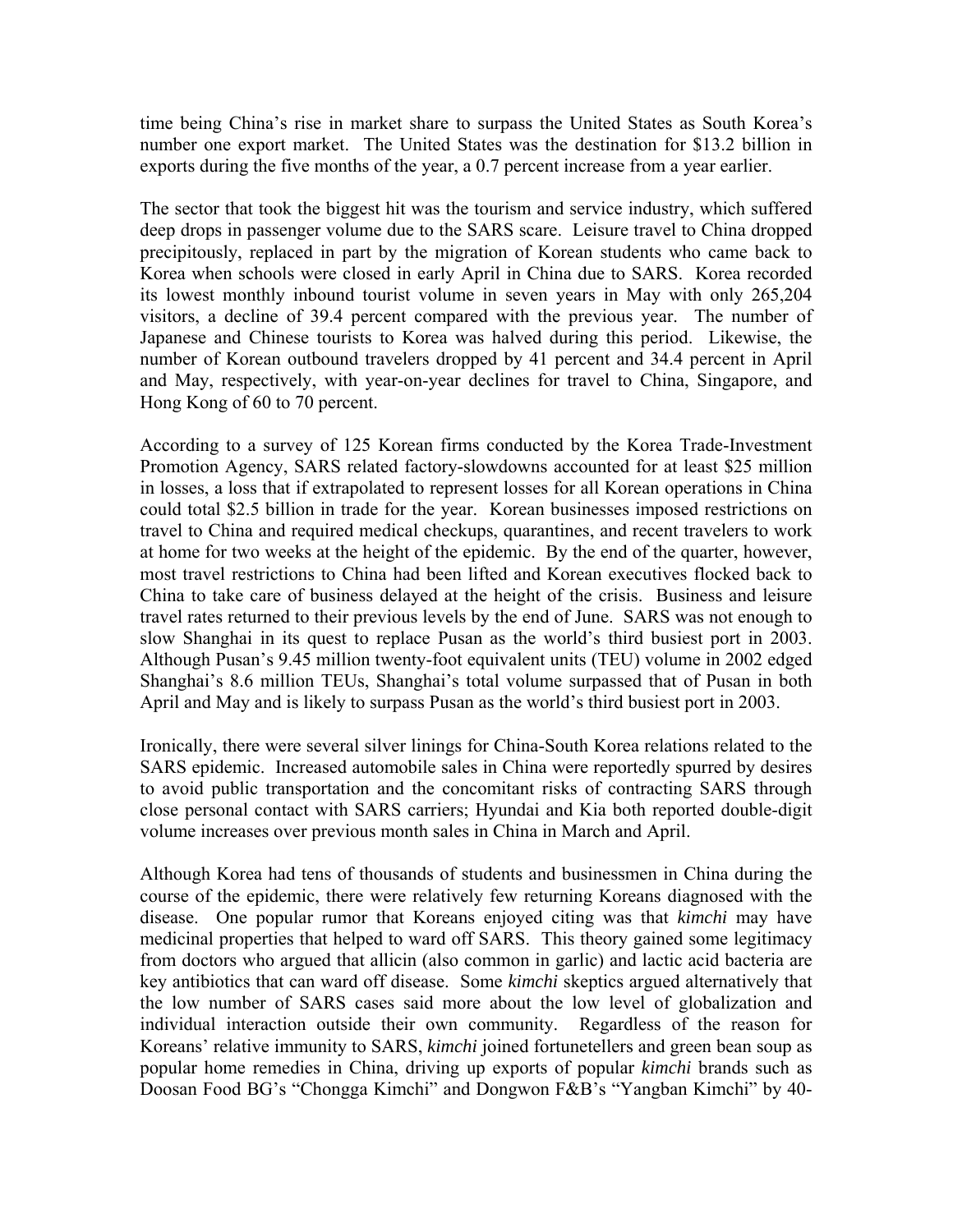50 percent in the first four months of the year. The SARS epidemic and the resultant decrease in the volume of travel between Korea and China also reduced the availability of illegal drugs in Korea; the number of reported drug cases dropped in the first five months of the year by more than 43 percent from the previous year.

SARS also played a role in China's relations with Pyongyang, as North Korea quarantined itself from the deadly effects of SARS, cutting off the twice-weekly Beijing-Pyongyang route and refusing NGO delegations from South Korea and other countries. Even for those who might consider visiting, the mandatory two-week quarantine outside Pyongyang would be enough to make many prospective visitors reconsider their plans. The extent to which North Korea's self-isolation was due to SARS or was a response to China's stern messages regarding North Korea's nuclear program remains unclear. SARS also temporarily disrupted the return of North Koreans citizens detained in China, but, by June, China was able to resume the return of over 700 detainees who were apprehended on the Chinese side of the border. China's continuous repatriations of North Koreans unlucky enough to be caught by Chinese police have been a source of tension and condemnation by human rights groups who have accused China of disregarding its own commitments under international human rights law by failing to allow the UN High Commission on Refugees to interview North Koreans to determine whether these refugees have fled North Korea for economic or political reasons.

### **Looking Ahead: Anticipating the First Hu-Roh Summit**

After a political transition in leadership in both the PRC and South Korea, the third quarter will open with the first-ever summit meeting in Beijing between PRC President Hu Jintao and ROK President Roh Moo-hyun. Both leaders will no doubt be eager to reaffirm support for a continuously expanding bilateral economic relationship, the most recent manifestations of which include the establishment of a joint research center in strategic sectors such as computer memory chips and a steady flow of South Korean foreign investment in China-based factories to take advantage of China's low labor costs. But the geopolitical issue of how China manages its relationship and policy with the two Koreas − as well as how China positions itself in relationship to Seoul and Washington − will be the overarching strategic discussion. The matter of how to handle North Korean refugees deserves further discussion and joint action, but remains so sensitive that it is unlikely to be high on the summit agenda.

Although South Korea and China have maintained parallel policies in favor of dialogue and engagement with North Korea, neither country alone − or even together − is likely to be able to restrain either North Korea or the United States from the current path toward confrontation. Whether it is possible to peacefully resolve tensions on the Korean Peninsula − and how South Korea and China are able to limit the risks or collateral damage that could come from conflict if multilateral diplomacy fails − are key issues in the next phase of China-Korea relations.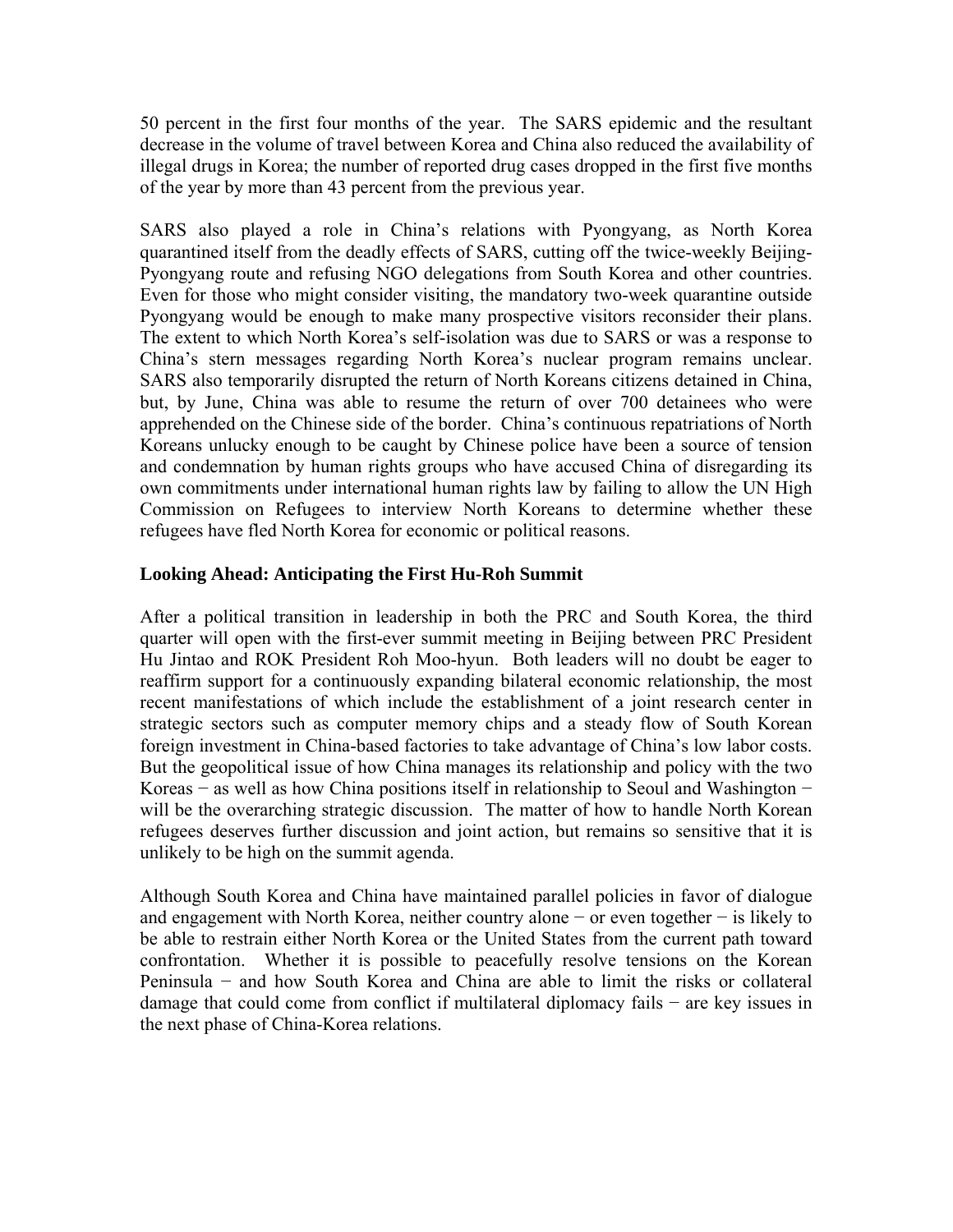## **Chronology of China-Korea Relations April-June 2003**

**April 3, 2003:** Korean firms including Samsung, POSCO, and LG initiate steps to recall or restrict travel by employees to SARS-affected areas of China and Southeast Asia.

**April 5, 2003:** Korean Air and Asiana Airlines announce that they are temporarily cutting back or halting flights to areas of mainland China affected by SARS.

**April 10-12, 2003:** ROK Foreign Minister Yoon Young-kwan meets PRC Foreign Minister Li Zhaoxing in Beijing. Both sides agree to cooperate in establishing a multilateral dialogue including North Korea to resolve nuclear tensions on the Korean Peninsula.

**April 14-15, 2003:** Reports circulate that the PRC will host talks on North Korea's nuclear program in Beijing including the U.S. and North Korea April 23-25. PRC press spokesman Liu Jianchao clarifies that China is not opposed to "relevant countries" taking part in multilateral talks on North Korea's nuclear program.

**April 18, 2003:** PRC Ambassador to the ROK Li Bin says that the PRC does not intend to mediate between the U.S. and North Korea and that any issues regarding the Peninsula should be resolved between the two Koreas.

**April 22, 2003:** The Korean Sharing Movement announces that the DPRK has asked South Korean humanitarian organizations to delay visits to Pyongang due to precautions taken as a result of SARS.

**April 22, 2003:** PRC President Hu Jintao meets with Deputy Chairman of the DPRK Defense Commission Gen. Cho Myong-rok.

**April 23-25, 2003:** PRC hosts talks with the U.S. and the DPRK on North Korea's nuclear weapons program.

**April 26, 2003:** ASEAN Plus Three meeting in Kuala Lumpur, Malaysia on SARS.

**May 2, 2003:** ROK President Roh Moo-hyun and PRC President Hu agree to continue efforts to peacefully resolve the North Korean nuclear crisis in a telephone conversation.

**May 8, 2003:** Samsung Electronics announces that it is delaying the opening of its second household appliances plant in Suzhou, Zhangzhou Province, due to SARS.

**May 9, 2003:** According to the British daily *Independent*, North Korea has quarantined 20 foreigners and closed its borders to prevent SARS from entering North Korea. Air Koryo canceled its twice weekly flight to Beijing.